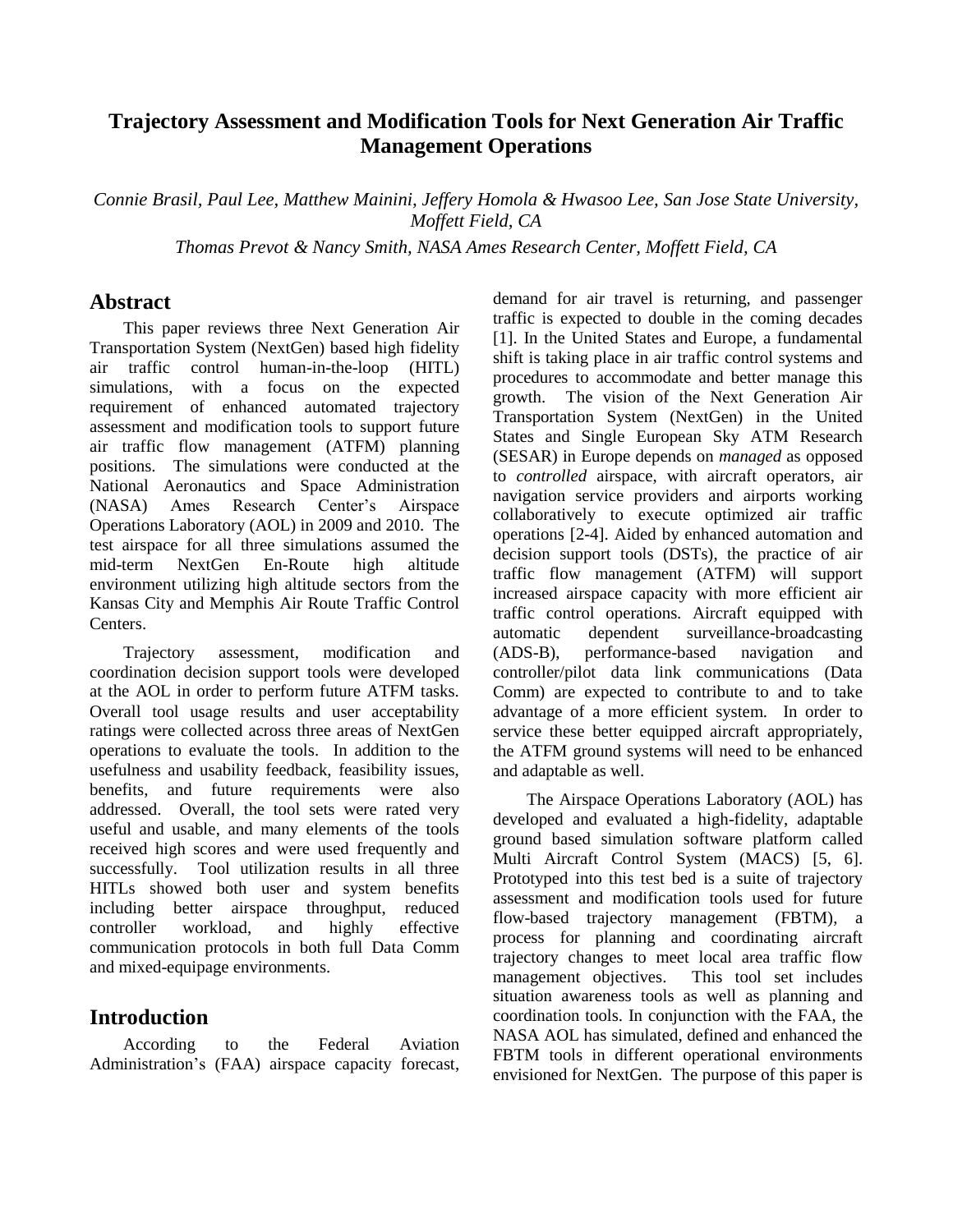to review the various situational and planning tools used with aircraft trajectory assessment and modifications, demonstrate the usefulness and usability of such tools and show the feasibility and benefits of a defined set of FBTM tools as they relate to future air traffic control enhanced ground based implementation.

## **Background**

The first of the three studies was the 2009 Multi-Sector Planning (MSP2) HITL that investigated adding a new ATFM position to the Air Route Traffic Control Centers (ARTCC) facility team [7-9]. The members of this team included Traffic Management Coordinators (TMCs), Area Supervisors, and Radar Controllers as well as a newly defined Multi-Sector Planning position which was staffed by planning team members that had both Area Supervisor and TMC experience. The MSP position was designed to fill a gap between the TMC's strategic/regional operations and the more locally focused operations of the Area Supervisors. This initial study introduced a suite of planning tools for flow-based trajectory management operations that included tools for traffic load and complexity assessment as well as trajectory planning and coordination utilizing a fully Data Comm operational environment.

The second study was a follow-on MSP HITL (MSP3) completed in 2010 [10, 11]. This study incorporated the FBTM tool set into the Area Supervisor and TMC workstations and looked at how these advanced planning tools could provide assistance in a more near-term mixed-equipage environment where not all aircraft are Data Comm equipped. The FBTM tools, which had originally been designed for integrated Data Comm equipage, were improved to accommodate unequipped aircraft that had to be controlled via voice communication. Planning workstations were enhanced with equipagesensitive color-coding of data tags and aircraft symbols, as well as waypoint-based trajectory planning and amendment mechanisms that were suitable for voice clearances. The workstations used by TMCs and Area Supervisors were also enhanced with equipage sensitive aircraft filters and traffic complexity computations as well as trajectory planning and communication mechanisms compatible with those used by the sector controllers.

In order to demonstrate a broader NextGen application of the planning tool set, a separate third HITL, also completed in 2010, was conducted demonstrating the benefits and feasibility of Flexible Airspace Management (FAM) [12-16]. The FAM concept allows for dynamic airspace reconfiguration to balance traffic and weather demands across multiple sectors and Areas of Specializations. In addition to the newly designed reconfiguration tools, FAM relies heavily on strong trajectory assessment and modification tools with not only advanced air-toground Data Comm but ground-to-ground procedures as well.

The FAA has laid the groundwork for future automation and increased DST technologies with their NextGen implementation plan. The plan calls for seven different solution sets to meet and exceed their implementation goals [2]. The NASA AOL HITLs address two of them; Trajectory Based Operations (TBO) and Collaborative Air Traffic Management (CATM) [2]. The TBO solution set focuses primarily on the high altitude cruise portion of en-route operations, incorporating capabilities, DSTs, and automation to manage aircraft flight paths by trajectory to ensure full performance based navigation and accommodate user preference. The CATM solution focuses on improving the systemwide traffic flow management capabilities. Advanced automation systems will work together to provide consistent airspace capacity solutions, user preferred routing options, and dynamic airspace sector boundaries for more flexible air traffic control management. Both the MSPs and FAM HITLs address the decision support tools and automation required to fulfill the NextGen plan. The FBTM tools were designed to provide a more flexible airspace management environment for the ground operations as well as accommodate flight operator user preferences.

# **Trajectory Assessment and Modification Tools**

The trajectory assessment and modification FBTM tools were built into the planning stations of all participants in the ATFM team, including the TMCs, Area Supervisors, and Radar Controllers. This paper will focus on the planning tools for the TMC and Area Supervisor positions. Across all three HITLs there were 14 operationally current, ATFM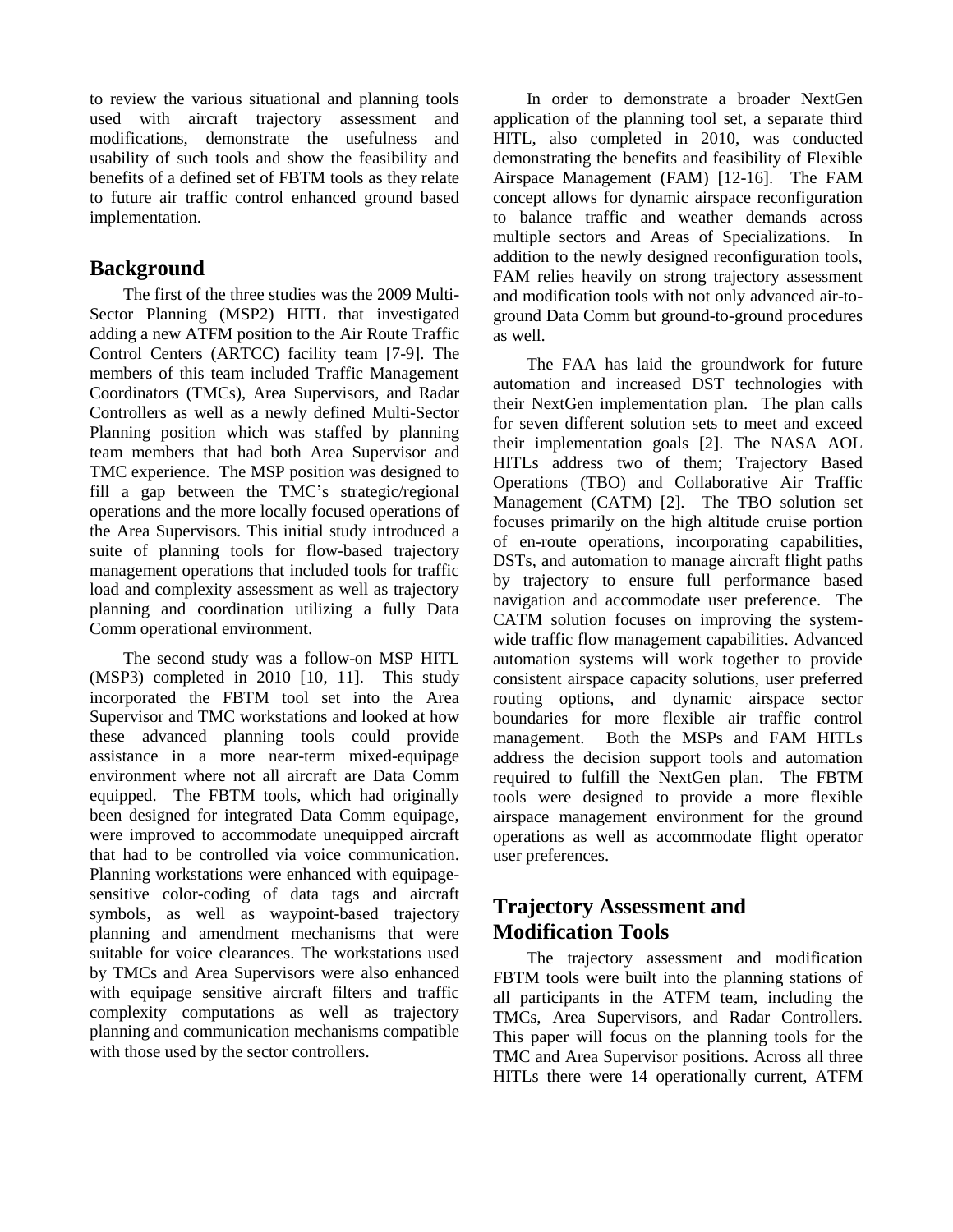participants. Five participated as Area Supervisors, five were TMCs, and four as MSPs; MSP participants had operational experience as both Area Supervisors and TMCs. FBTM tools for situation assessment, planning and plan coordination were distributed amongst the planning stations of each team member to enable a common understanding of the current situation in order to assess available options for the management, communication and execution of proposed plans [7]. [Figure 1](#page-2-0) show the typical planning station used in all three HITLs and illustrates many of the FBTM capabilities. Most of these tools (orange text) were developed and tested in the 2009 MSP HITL. Tools highlighted in yellow were added or enhanced during the 2010 MSP HITL and the boundary edit window highlighted in green was added for the FAM 2010 HITL.



**Figure 1. AOL ATFM Planning Station**

<span id="page-2-0"></span>The ATFM workstation includes tools designed to assess and manage traffic complexity in a trajectory based operations (TBO) environment. Trajectory predictions drive the situation assessment tools and planning team members enact changes by modifying and communicating trajectories for aircraft to other planning stations for review and to the tactical controllers for execution. The assessment tools include the load display control window, load table window, load graph window, and the aircraft (AC) filters. Load assessment tools are located to either side of the planner positions main Display System Replacement (DSR) display and the AC filter is located within the DSR display itself, as shown in Figure 1. All of these situation assessment planning tools interact with each other.

Traffic assessment tools are also interactive with the trajectory modification tools. The modification tools are used in creating and analyzing actual solutions or *trial plans*. These trial plans can be looked at for single or multi-aircraft trajectory planning as well as Data Comm-based coordination of trajectories between ATFM operators. All trajectory modifications are done via the main DSR Display, which has a highly interactive trial planning tool that allows the user to look at all aircraft in their airspace and the surrounding airspace. The display allows the user to filter the traffic to highlight various subsets of aircraft, for example, they can look at traffic predicted to penetrate weather cells. Users can look at any aircraft's route of flight and trial plan a solution (or multiple solutions) for any particular problem. In addition to the interactive filtering and trial planning options, the DSR has full air-ground and ground-ground Data Comm capability. Both route and altitude trial plans can be data linked directly to the aircraft flight deck, the radar controllers responsible for that aircraft, or to other planning team members to preview a potential trial plan solution.

#### *Situation Assessment Tools*

In order to support the operators' assessment of traffic volumes, congestion points, and weather impacts within a large congested airspace, new traffic load, sector complexity and aircraft filtering tools were prototyped and tested. Each of the three HITL's scenarios included very high traffic congestion and/or severe convective weather. ATFM team members were asked to keep sector loads (aircraft count) at or below a specified monitor alert parameter (MAP). In today's ATFM environment, the MAP is used to trigger notification, via the enhanced traffic management system (ETMS), that sectors efficiencies may be impacted during a specific time parameter. Typical MAP values for current air traffic control operations range from 5 to a maximum of 18 aircraft in a single sector during a specific period of time [17]. Due to the enhanced automation DSTs, along with the full Data Comm and mixed-equipage environment, the MAP values in the three HITLs were increased and ranged from 22 to 26.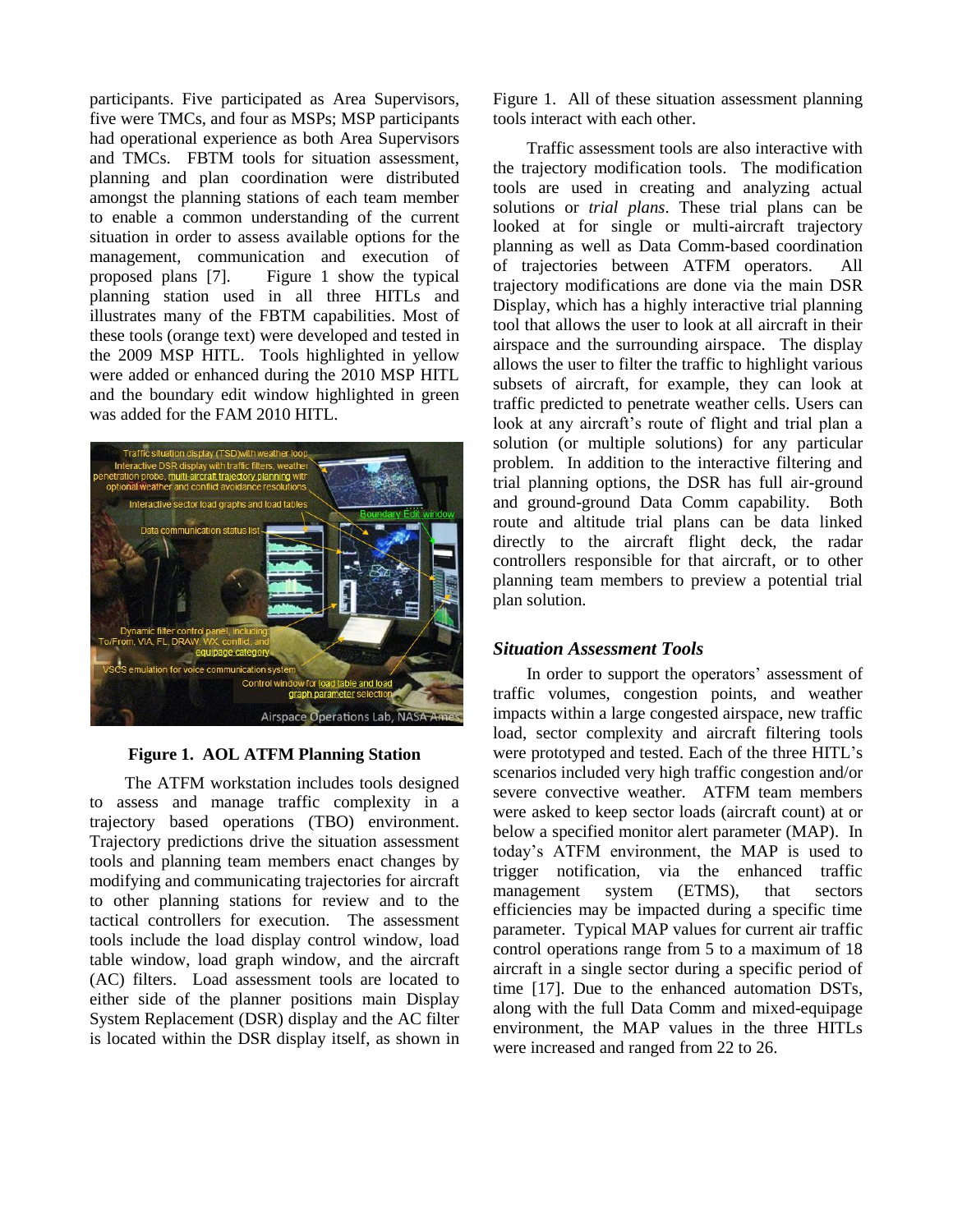<span id="page-3-0"></span>

| <b>Table 1. AC Filter Options</b> |                                       |                                                                                                            |  |  |  |  |
|-----------------------------------|---------------------------------------|------------------------------------------------------------------------------------------------------------|--|--|--|--|
| <b>Filter Option</b>              | <b>CRD/Keyboard Filter Command FC</b> | <b>Filter Definition</b>                                                                                   |  |  |  |  |
| <b>TO</b>                         | FC TO [airport] or [ARTCC]            | Filter aircraft to specific arrival airport(s)                                                             |  |  |  |  |
| <b>FROM</b>                       | FC FROM [airport] or [ARTCC]          | Filter aircraft coming from a specific airport(s)                                                          |  |  |  |  |
| <b>VIA</b>                        | FC VIA [fix]                          | Filter aircraft going via a certain waypoint/fix                                                           |  |  |  |  |
| FL (ALT.)                         | FC FL [alt] [alt]                     | Filter aircraft by altitude(s)                                                                             |  |  |  |  |
| GEO (SECTOR)                      | FC GEO [ZKC90] or [ZME] [T]           | Filter aircraft by sector ownership or ARTCC @ Time X                                                      |  |  |  |  |
| DRAW or LINE                      | FC DRAW or LINE $[F1]$ $[T15=35]$     | Filter aircraft that will enter any "Draw Tool" defined area $\omega$ Time X                               |  |  |  |  |
| WX 1, 2, 3                        | FC WX 1,2,3 [T25-45]                  | Filter aircraft that are predicted to go into weather low (1), medium (2), and high (3) $\circledR$ Time X |  |  |  |  |
| <b>CONFLICT</b>                   | $FC CON T1=30$                        | Filter aircraft that are predicted to be in conflict at Time X (T1-30, between now and 30 minutes)         |  |  |  |  |
| <b>ACID</b>                       | FC ID [NWA123]                        | Filter aircraft by ID (NWA123)                                                                             |  |  |  |  |
| <b>AIRLINE</b>                    | FC AIRLINE [SWA]                      | Filter aircraft by airline (SWA)                                                                           |  |  |  |  |
| <b>AIRPORT</b>                    | FC AIRPORT [DFW]                      | Filter aircraft to/from this airport                                                                       |  |  |  |  |
| <b>DIR</b>                        | FC DIR [Heading Range 045-090]        | Filters aircraft heading in a specific direction                                                           |  |  |  |  |
| <b>LOAD</b>                       | <b>FC LOAD</b>                        | Filter aircraft based on Load Table/Graph criteria selected                                                |  |  |  |  |
| <b>FR</b>                         | FC FR IFR or FC FR TFR                | Filter aircraft based on equipage: Fully Equipped and Unequipped                                           |  |  |  |  |

In order to gain awareness of the current and predicted traffic situations, new dynamic aircraft filter capabilities were prototyped allowing operators to highlight only those aircraft that share a particular property; for example, traffic can be filtered such that only aircraft that fly to or from specific airports, or via designated routes, waypoints, or altitudes are displayed. The tool can also highlight aircraft that pass through specific sectors, dynamically drawn objects or forecasted convective weather areas. Filters can be combined, dynamically added, deleted or edited and color coded. Aircraft that do not pass the filter test are dimmed into the background, aircraft that meet the selected critera are highlighted. [Table 1](#page-3-0) lists all the AC filter options available to sort and assess traffic flows. The AC filter window also works in combination with the traffic load and complexity tables/graphs to display only the aircraft that correspond to the predicted load and complexity table/graph values.

Similar to ETMS today, traffic loads for sectors are computed as the number of aircraft predicted to be in the sector for a given time frame. The results are presented in tables and graphs. Operators can use the load tables or graphs to select a value for a specific time and sector, and the aircraft contributing to that

value are are highlighted on the display. In order to account for complexity factors that go beyond a simple aircraft count, the tables/graphs can be changed to show other parameters, such as number of unequipped or transitioning aircraft, aircraft predicted to be in conflict, or aircraft predicted to penetrate weather hazards. In addition to these values, a realtime estimate of the sector complexity is also computed. The complexity calculation includes the factors described above as well as the sector shape and size. Therefore, operators can use the complexity values instead of the total number of aircraft (MAP value) to provide a more accurate estimate of the workload within any given sector. [Figure 2](#page-4-0) shows a close up view of the load table with complexity values.

All load table/graph values reflect active trajectories. Predictions for provisionial trajectories are also shown when new trajectory *trial plans* are visible. All values are color coded with reference to the MAP/complexity threshold: green indicates that traffic is below the threshold, yellow is at the threshold, and red indicates that the threshold has been exceeded. Cyan blue numbers represent predicted values based on any open trial plan trajectories.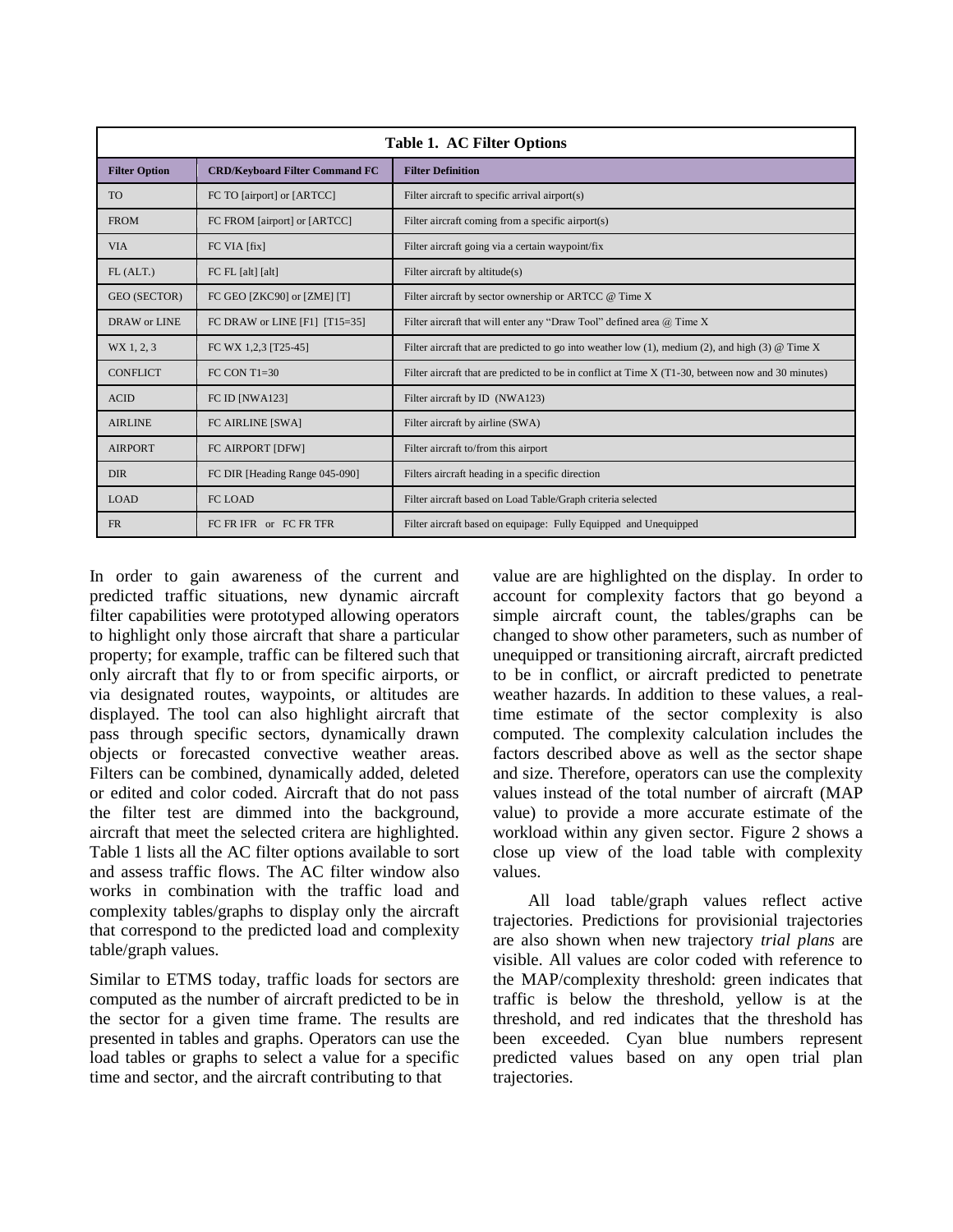| <b>MEACS Load Table Window</b> |    | <b>Load Table with Complexity Values</b> |    |    |    |    |    |  |  |
|--------------------------------|----|------------------------------------------|----|----|----|----|----|--|--|
| $ZKC_47$<br>G                  | 20 | 24                                       | 30 | 27 | 20 | 22 | 21 |  |  |
| ZKC_92 -<br>l G                | 9  | 10                                       | 16 | 18 | 27 |    |    |  |  |
| ZKC_94<br>G                    | 28 | 30                                       |    |    | 28 |    |    |  |  |

<span id="page-4-0"></span>**Figure 2. Load Table with Complexity Values**

[Figure 3](#page-4-1) shows the planning station layout of all the load and complexity tables/graphs. $<sup>1</sup>$ </sup>

| <b>TEACS Lead Display Control Window</b>    |                                        |                         |                          |                                                                 | <b>ALENCE Load Table Window</b> |      |                         |                 |         |      |              |
|---------------------------------------------|----------------------------------------|-------------------------|--------------------------|-----------------------------------------------------------------|---------------------------------|------|-------------------------|-----------------|---------|------|--------------|
| Celtivature                                 |                                        |                         |                          |                                                                 | Sector                          |      |                         |                 |         |      |              |
| <b>C</b> TOTAL<br><b>CO</b> PEAK            | <b>OANERADE</b><br><b>O PEAKTOTAL</b>  |                         |                          |                                                                 | 200, 20                         |      | 21                      | 30              | $^{22}$ | 19   | 17           |
| Categories                                  |                                        |                         |                          |                                                                 |                                 |      |                         |                 |         |      |              |
| <b>BOALL</b><br><b>OFILTR</b>               | O CNFLT.CNT<br>OUNEOF                  |                         | O CNFLT.AC<br>OWED-R     | <b>C TRANS</b><br><b>O CMPLX</b>                                | 200.98                          | lэ   | $^{21}$                 | 16              | 15      | ٠    | ٠            |
| Sticky Category only                        |                                        | C Show Category and ALL |                          |                                                                 | $\sqrt{2}$                      | i za | 20                      |                 | w       |      | 20           |
| Selection logic-                            |                                        |                         |                          |                                                                 |                                 |      |                         |                 |         |      |              |
| O lingle call<br><b>Charles</b> cell        | <b>O</b> in any call<br>O in ail cells |                         |                          | <b>Deselect all</b>                                             | 200.94                          |      | $\overline{\mathbf{z}}$ | $\overline{22}$ |         | 20   | 10           |
| <b>Display</b>                              |                                        |                         |                          |                                                                 | DIC_92                          |      | $24$                    | m               | ۰       | 10   | $\mathbf{Q}$ |
| <b>Table Gant size</b>                      | $\overline{ }$                         |                         |                          |                                                                 | 200,30                          |      | $\overline{\mathbf{r}}$ | 20              | 17      | 17   | 13           |
| <b>REACTION PROPERTY</b><br><b>Dell Ave</b> | $+1$                                   |                         | $\overline{\mathcal{U}}$ |                                                                 |                                 |      |                         |                 |         |      |              |
| ŗ.                                          |                                        |                         |                          |                                                                 | $\sqrt{20228}$ 22               |      | 19                      | m               | 16      | 10   | ٠            |
| ٠<br><b>Hotel</b>                           | <b>Here</b><br>÷                       | 74<br>÷                 | m                        |                                                                 | 1915                            |      | 1930                    | 1945            | 2000    | 2015 | 2030<br>2045 |
| Oct. Inc.                                   | $+1$                                   |                         |                          | PERIOS Single Load Graph Window                                 |                                 |      |                         |                 |         |      | 35           |
| E.                                          |                                        |                         |                          | ZNC 90                                                          |                                 |      |                         |                 |         |      |              |
| <b>Hotel</b>                                | 1945<br>m                              | ÷<br>m                  | <b>UNIT</b>              | $30 -$<br>30                                                    |                                 |      |                         |                 |         |      |              |
| <b>INC. NO</b>                              | $+1$                                   |                         |                          | 10 <sup>1</sup><br>ö                                            |                                 |      |                         |                 |         |      |              |
| E                                           |                                        |                         |                          | 1920                                                            | 1945                            |      | 2008                    | 7015            |         | 2030 | 2045         |
| man.                                        | <b>They</b><br>÷                       | <b>WHY</b><br>÷         | <b>Bigs</b>              |                                                                 |                                 |      |                         |                 |         |      |              |
| (b)                                         | $+1$                                   |                         |                          |                                                                 |                                 |      |                         |                 |         |      |              |
| <b>RAND</b>                                 |                                        |                         |                          | <b>Load Display Control Window, Load Tables and Load Graphs</b> |                                 |      |                         |                 |         |      |              |
| 1914                                        | 1641<br>m                              | <b>Sect</b><br>÷        | т.,                      |                                                                 |                                 |      |                         |                 |         |      |              |

<span id="page-4-1"></span>**Figure 3. Load and Complexity Assessment Tools**

In addition to the AC filters and traffic load and complexity tables/graphs, new tools were developed in the FAM HITL to incorporate the flexible airspace redesign concept into the suite of FBTM situational assessment tools [12-16]. The airspace design tools allow the planners to modify existing sector boundaries either manually or by predefined algorithm generated configurations. As airspace changes are being made, real-time feedback is provided to the planner via the tables/graphs, as to how the modifications impact sector load and complexity values. [Figure](#page-4-2) 4 shows an algorithmgenerated airspace configuration and the traffic load tables/graphs updated to reflect its impact on the traffic load for each test sector.

Once the traffic situation is assessed, the planner then needs to take action to solve any traffic overload, airspace congestion, or weather avoidance issues. Utilizing the highly interactive trajectory modification and coordination tools, the planner

l

could quickly develop flight plan solutions that complement the planned airspace configuration, then distribute the solution to other members of the ATFM team. With these paired operations, closely coordinated demand (traffic flow) and capacity (airspace) adjustments can be performed, illustrating how the FBTM tools can support other operations.



<span id="page-4-2"></span>**Figure 4. Flexible Airspace Design Tools**

#### *Trajectory Planning and Coordination Tools*

The tool set for creating and analyzing the actual solutions, or *trial plans*, include some of the same tools discussed in the situational assessment sections above. The tools in this section will be discussed in terms of their use in the trajectory planning of a problem set of aircraft. The Traffic Situation Display (TSD), DSR traffic view display, load and complexity tables/graphs, AC filters, and the groundto-ground Data Comm system were all used to help the planning team solve load problems or design reroutes for weather situations and then distribute those solutions to the appropriate team members.

The TSD was located above the operator and was used to show the relative direction of all the traffic, any trial plan routes that were developed, and to display the current and future forecasted weather information. The TSD in this simulation did not have all the full capabilities it has in the field and was instead used to provide a more general overview of the traffic flows and the weather, and therefore, will not be discussed in detail.

<sup>1</sup> Refrences 7-14 give a complete and detailed description of all FBTM tools used in all three HITLs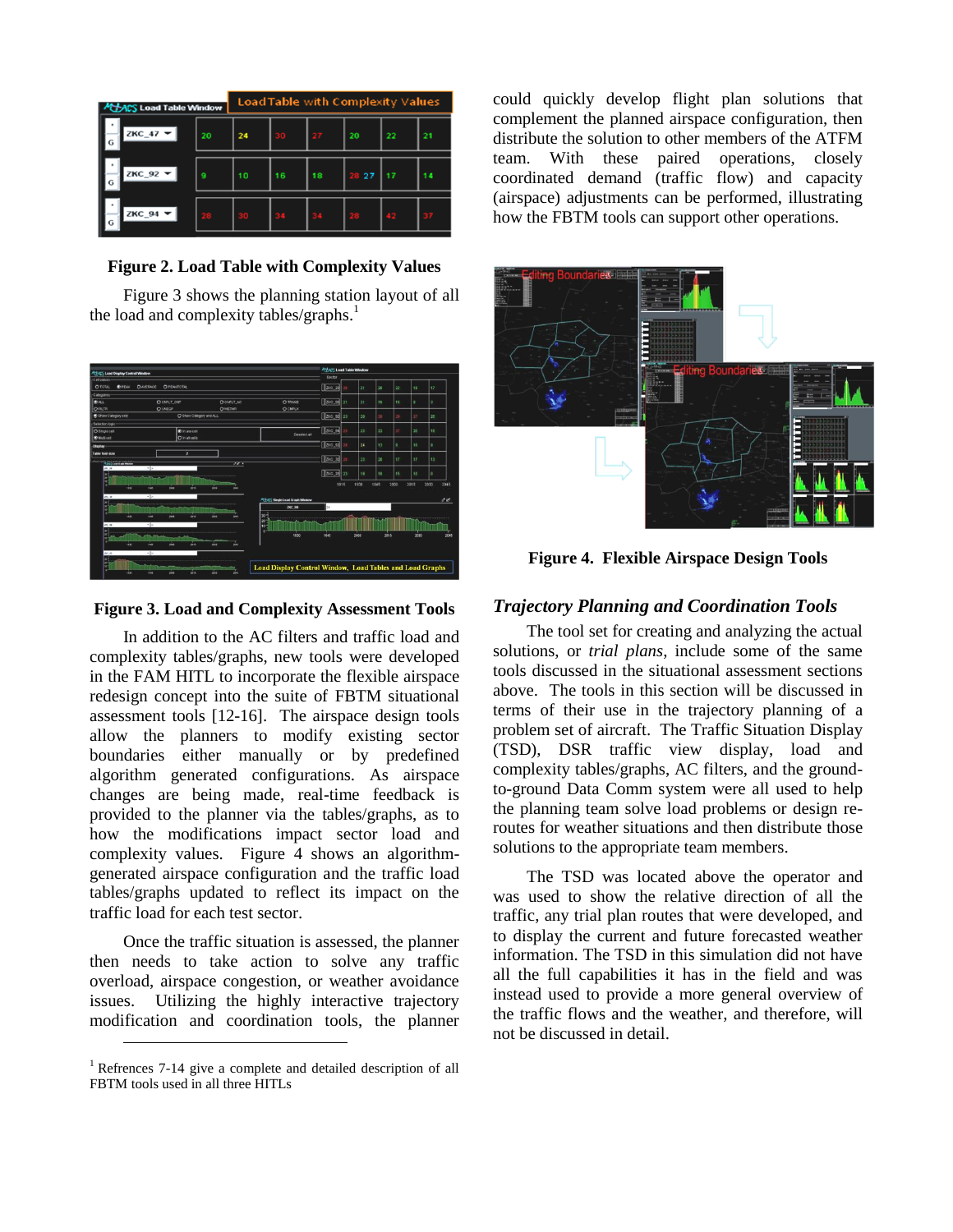The DSR traffic situation display was the main interactive device used by the ATFM team to look at and solve various traffic re-routing situations. The DSR is host to a highly interactive trial planning tool that allows the user to look at all aircraft in their airspace and the surrounding airspace. They can filter the aircraft to look at various subsets of traffic, traffic predicted to go into weather cells, and any aircraft's route of flight to trial plan a solution or multiple solutions to help with any particular problem. In addition to all the interactive filtering and trial planning options, the DSR has full airground and ground-ground Data Comm capability. Both route and altitude trial plans can be data linked directly to the aircraft flight deck, to the controllers responsible for that aircraft, or to other planning team members to preview a potential trial plan solution. [Figure 5](#page-5-0) shows an example of the DSR traffic view display with weather information, multiple aircraft selections, AC filter, and the Data Comm status list.



**Figure 5. Example of DSR Traffic View Display**

<span id="page-5-0"></span>The interactive load and complexity tables/graphs are used by the planners to monitor and locate where traffic load and complexity situations (i.e., weather, airspace/airport congestion points or transitioning aircraft) may be occurring in their areas. The load tables/graphs are completely interactive with the DSR display for trial planning, allowing the user to identify preferred re-routing candidate aircraft in their airspace. They can use the load tables/graphs to look at sectors with predicted high peak traffic loads or high complexity values or filter the load graphs to look at various subsets of predicted traffic loads. In addition, the interactive load graphs allow the user to identify aircraft that are predicted to contribute to traffic load peaks at specific time intervals, down to the minute. [Figure 6](#page-5-1) shows an example of the load graph with the first peak period highlighted to show only those aircraft that are affecting that peak time interval.



<span id="page-5-1"></span>**Figure 6. Load Graph with First Peak Highlighted**

The AC filter function is used to control the display of the load and complexity table/graph data onto the DSR. As described above, the AC Filter Window is located on the DSR display and enables the user to select and filter the aircraft that are highlighted and displayed on the DSR in order to define problem areas or perform trial plan solution ideas on specific subsets of traffic. The filters work by categories which are defined by keywords (see [Table 1\)](#page-3-0). As can be seen in [Figure 7,](#page-5-2) these keywords are the first word of each row in the AC filter window. The user can chose from the predefined and/or custom filters, or make their own and color code them as needed.



<span id="page-5-2"></span>**Figure 7. AC Filter Window with Color Coding**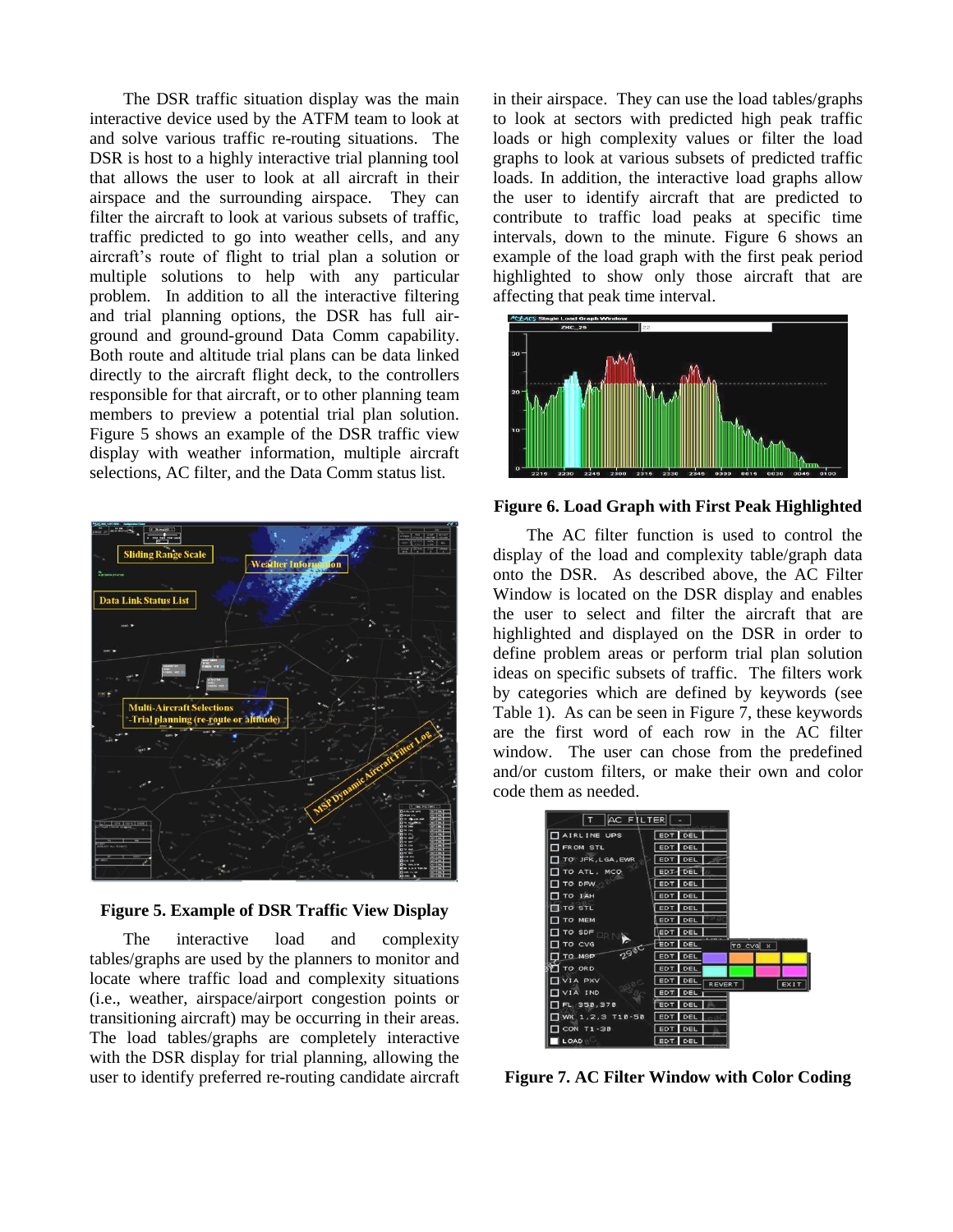Once the candidate aircraft are identified, the DSR planning tools are used to develop solutions and build trial plans. There are a variety of ways to enter the trial plan mode: the user can chose one aircraft to trial plan or make a multiple aircraft selection to build a trial plan for a group of aircraft, the user can type commands into the DSR command readout display, or use the interactive flight data block (FDB) trial plan features. The typed commands include FF (selects aircraft for group trial planning), TT (opens basic route trial plan), TA (opens an altitude trial plan), and TR (opens a more specified route trial plan). The data block requires picking on specific fields within the FDB, which include: the arrow next to the aircraft call sign (opens basic route trial plan, similar to TT command); the same arrow (but magenta-colored) to review a suggested trial plan from another planner or a trial plan already sent to others; the altitude line of the FDB (opens an altitude trial plan, similar to the TA command); the conflict number to start a automated trial plan resolution to solve for the predicted traffic conflict; and the weather number to start a trial plan to solve for the predicted weather penetration. [Table 2](#page-6-0) gives a full definition of all the trial plan options available with both keyboard and interactive FDB commands.

<span id="page-6-0"></span>

| Interactive DSR Trial Plan Options via the CRD/Keyboard or Flight Data Block       |                                                                                                                                                                                                                                                                                                                                                                            |                                                                          |  |  |  |  |
|------------------------------------------------------------------------------------|----------------------------------------------------------------------------------------------------------------------------------------------------------------------------------------------------------------------------------------------------------------------------------------------------------------------------------------------------------------------------|--------------------------------------------------------------------------|--|--|--|--|
|                                                                                    | <b>CRD/Keyboard Trial Plan Options</b>                                                                                                                                                                                                                                                                                                                                     | <b>Example</b>                                                           |  |  |  |  |
| FF                                                                                 | FF feature allows the user to preselect more than one<br>aircraft to start a group trial plan. The trial plan that<br>follows can be either a route, altitude, or one that<br>combines both route and altitude.                                                                                                                                                            | FF 2369 4596 2656                                                        |  |  |  |  |
| <b>TT</b>                                                                          | TT command allows the user to start a basic route trial<br>plan. The current route of flight is drawn in the cyan<br>trial planning color along with a drop down list of<br>fixes along that route. The planner can dynamically<br>select a downstream fix to go direct to, or drag the<br>route of flight to build their own custom route.                                | AVES92<br>491 3                                                          |  |  |  |  |
| <b>TA</b>                                                                          | TA command allows the user to start an altitude trial<br>plan. If the planner knows what altitude they want to<br>plan, they type TA, a specific altitude, then CID (e.g.,<br>TA 280 919) and the altitude trial plan for that<br>aircraft, with estimated Top of Climb (TOC) or<br>Bottom of Descent (BOD) points for the new altitude,<br>will appear on the DSR.        | <b>ORDINATE</b><br>LEARANCE<br>SM4466<br><b>PEAR</b>                     |  |  |  |  |
| <b>TR</b>                                                                          | TR command allows the user to start a specific route<br>trial plan. If the planner knows what fix they want the<br>aircraft to go to they just type TR, a 3- or 5-letter<br>fix/waypoint identifier, then CID (e.g., TR RZC 717)<br>and the trial plan route for that aircraft, going via the<br>new fix and then rejoining the original route, will<br>appear on the DSR. | EST TURN 37<br><b>O JKS</b><br>YRD<br>88N/8864219W 378<br>8964719W SWAPP |  |  |  |  |
| Interactive FDB Trial Plan Options: Requires picking on specific fields of the FDB |                                                                                                                                                                                                                                                                                                                                                                            |                                                                          |  |  |  |  |
| Arrow<br>Portal                                                                    | The basic route trial plan portal is the arrow located to the right of the aircraft call sign<br>and works like a TT command. Once selected, a basic route trial plan for the current<br>route of flight and a box listing the aircraft's downstream fixes. The trial plan can then<br>be changed as the user sees fit.                                                    | TRSON2<br>RMG                                                            |  |  |  |  |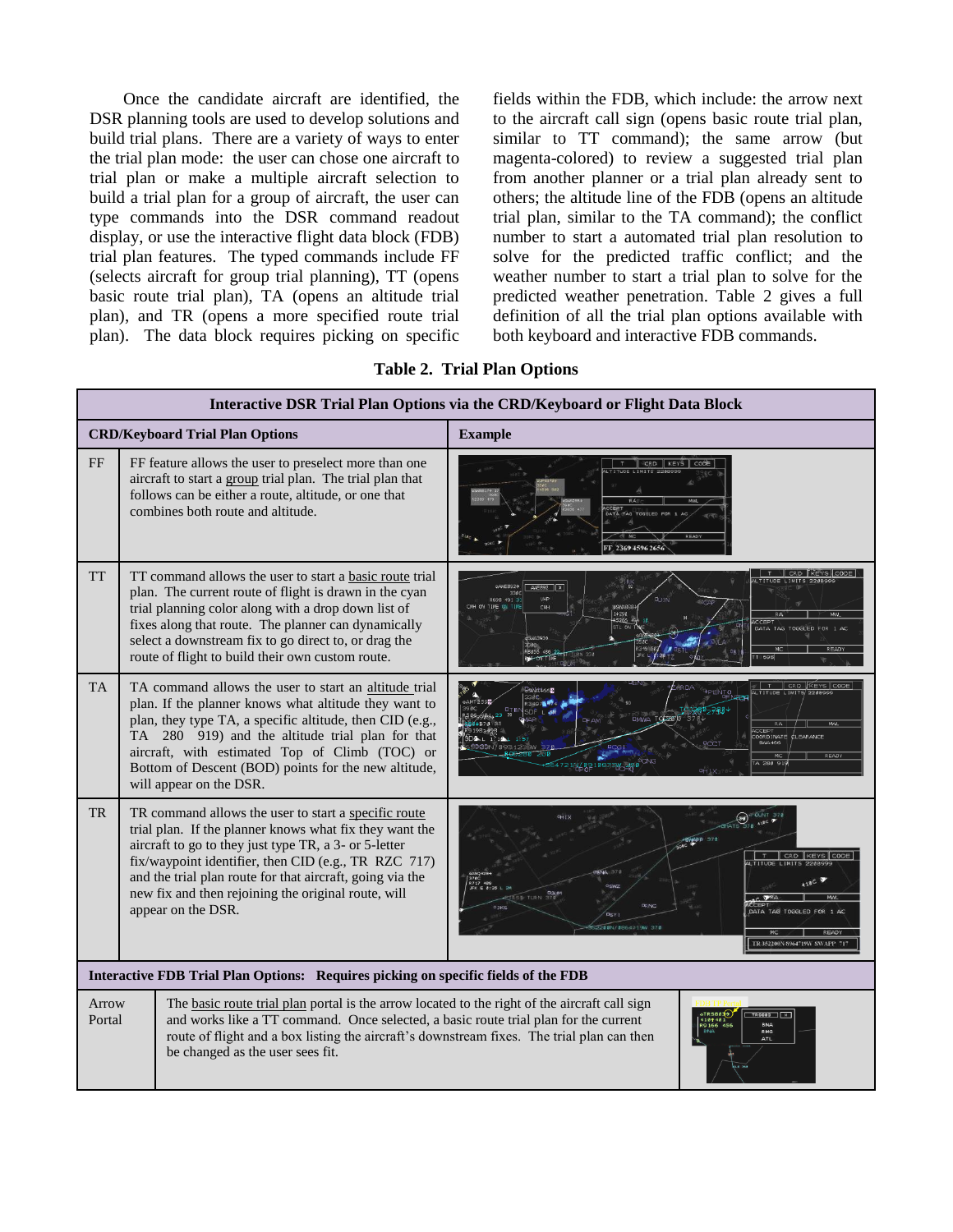| Arrow<br>Portal<br>Magenta                | The arrow turns a magenta color when there is a suggested trial plan from another<br>planner or after the user has sent a trial plan via Data Comm to another user. To review<br>a suggested trial plan received from another planner, or to see a trial plan already sent,<br>click on the magenta arrow and the route will appear in magenta color. | $+E_G271E$<br>310C<br>428 421<br>H312 2:33 TOW                           |
|-------------------------------------------|-------------------------------------------------------------------------------------------------------------------------------------------------------------------------------------------------------------------------------------------------------------------------------------------------------------------------------------------------------|--------------------------------------------------------------------------|
| Altitude<br>Line                          | The altitude portion of the FDB starts an altitude trial plan. This differs from a TA in<br>that the user then selects an altitude to trial plan from a drop down list                                                                                                                                                                                |                                                                          |
| Conflict<br>Time-to-<br>$g_{0}$<br>Number | The conflict number is located to the right of the trail plan portal arrow and shows how<br>many minutes until the aircraft will lose separation with another aircraft. Picking on the<br>number will open a trial plan to allow the user to find a solution for the conflict problem                                                                 | $ACA625 +$<br>380C<br>246 394                                            |
| Weather<br>Time-to-<br>$g_{0}$<br>Number  | The weather number shows how many minutes until the aircraft are predicted to<br>penetrate weather and is located in the third line of the FDB next to the indicated<br>airspeed. Picking on the number will open a trial plan to allow the user to find a solution<br>for the weather penetration problem.                                           | $\circ$ FFT550-<br>340C<br>138 388 12<br>DEN<br>$\lambda \times \lambda$ |

When a resolution is found, the trial plan solution can be shared with any of the ATFM planning stations, including the radar controllers, for review and implementation. Using Data Comm, a simple command can send an entire selection of trajectories to different planning stations. The receiving planners can then review the plan on their own DSR using the situation assessment tools and modify, approve or decline the suggested trajectory change. Utilizing the uplink clearance (UC) command, the users can uplink the trajectory modification directly to the aircraft, coordinate the clearance (CC command) with the radar controllers who have track control of those aircraft, or send a modified coordination plan (CP command) to other team members. Similarly, the dynamic boundary changes that occurred in the FAM HITL, could also be shared from one station to another and then when approved by the planning team, sent to the radar controller for implementation. In addition to the NextGen Data Comm protocols incorporated in these three HITLs, air-ground voice communication capability was also maintained with all aircraft during the simulations. MSP2 and FAM were both full Data Comm equipped environments with voice available as needed, whereas, MSP3 was a mixed communication equipage simulation encompassing both Data Comm and non-Data Comm equipped aircraft.

The collaborative use of the situational awareness, trajectory modification and interactive FBTM tools for plan coordination can go a long way towards the goal of the NextGen midterm operations. The following section gives an overview of the usage results of all the FBTM tools and the ratings given for usefulness and usability across all three HITLs.

## **Results**

This results section presents a high level combined usage summary of all the FBTM tools across all three HITLs, followed by a combined overview of all the usefulness and usability ratings from all the ATFM participants in each of the three studies. Usage data and post-simulation questionnaire data were taken for all of the various tools and details can be found in References 9-13. A summary of the major results will be given here. Following each results section, will be a review of the relevant experimenter observations, ratings results, and additional participant input.

### *Trajectory Assessment and Modification Tool Usage Data*

In general the load and complexity tables/graphs, AC filters, trajectory planning and coordination tools were used quite often. As the scenarios in each of the HITLs were designed to exceed high peak and complexity levels, the planners were, by design, obligated to use all the automation tools at their disposal to bring the traffic loads under control with limited disruption of the user preferred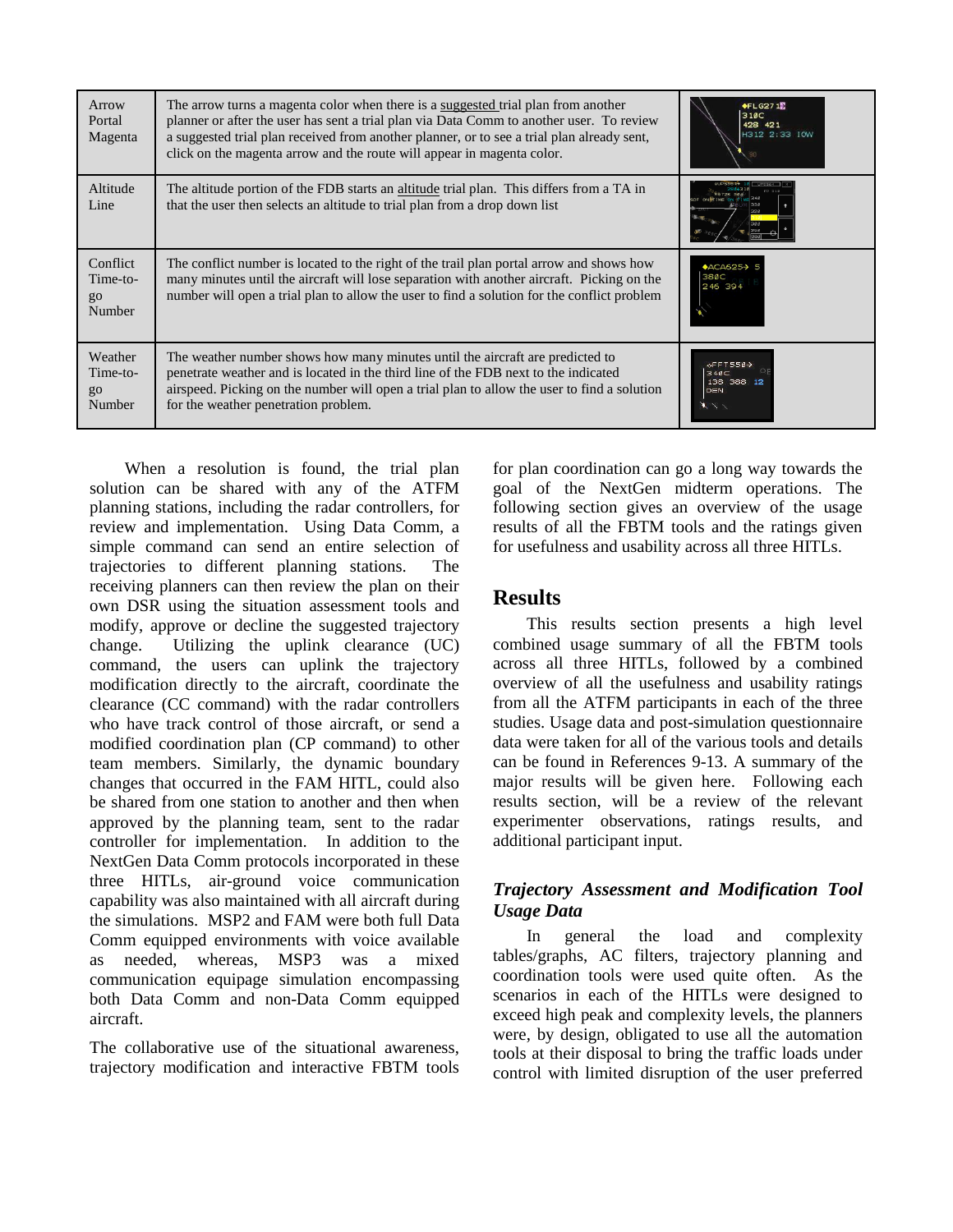routing in which all aircraft were flying. The goal was to increase aircraft throughput without increasing ATFM or controller workloads.

Load and complexity tables/graphs were used throughout each HITL as indicated in [Figure 8.](#page-8-0) Overall, the ATFM team used the Load Tables (64.5%) more than the Load Graphs (35.5%). The load table was considered more necessary for the traffic assessment and planning tasks than the load graphs, but the graphs were still valuable. The questionnaire results show that the graphs were used as a reference for how long the peak period would last and to immediately see which aircraft were contributing to the traffic load. One Area Supervisor said that the graphs were "excellent at getting exact aircraft that will affect the sector at a given minute." Another commented the Load Tables were "essential in deciding how to help/plan sector load mitigation."



#### <span id="page-8-0"></span>**Figure 8. Load Table/Graph Usage Chart**

Analysis of the AC filter usage data indicates the distribution of filter types in form of total counts. [Table 3](#page-8-1) specifies each of the selected and deselected filter options and shows a total of 3,427 times that AC filter options were used in all three HITLs. This filtering tool was an essential part of both situation assessment and planning. Across the planning teams, the LOAD and TO filters were used the most. The FROM, GEO, VIA, WX, and FL filters were used less frequently (between 5 to 100 times). The DRAW, AIRPORT, ID, and DIR filters were hardly used (less than 5 times). The ability to color-code the filter selections was hardly ever used as well. Feedback from the post-simulation tools questionnaire revealed that the participants thought it would be nice to save the user-created filters along with the default filter settings for each run, and they commented that the filters were easily used in conjunction with the load tables/graphs to identify candidates for reroutes. Even though most of the filter options were scarcely utilized, comments indicated that they liked the idea of the many options available and could see using them with more experience and familiarity with the traffic flows.

<span id="page-8-1"></span>

| <b>AC Filter Type</b>     | <b>MSPs and</b><br><b>FAM HITL</b><br><b>Totals</b> |
|---------------------------|-----------------------------------------------------|
| Selected/Deselected: LOAD | 501/272                                             |
| Selected/Deselected: TO   | 1222/881                                            |
| Selected/Deselected: FROM | 8/8                                                 |
| Selected/Deselected: FL   | 36/36                                               |
| Selected/Deselected: GEO  | 61/56                                               |
| Selected/Deselected: VIA  | 5/5                                                 |
| Selected/Deselected: WX   | 95/70                                               |
| Deselected: All           | 171                                                 |
| <b>AC Filter Totals</b>   |                                                     |

**Table 3. AC Filter Counts**

As aircraft are identified as potential reroutes, the FBTM planning tools were then used to build the new trajectories. A total of 6,244 trial plans were initiated over the 3 HITLs. Of those, 2,724 (44%) were sent or accepted via Data Comm to either sector controllers or to other planning team members for approval, 2,901 (46%) were developed but cancelled or never actually sent, and 619 (10%) were suggested trial plans that were opened and just looked at as a result of the user receiving a message from another planning position (magenta arrow in FDB). [Figure 9](#page-8-2) graphically shows the total combined trial plan usage.



<span id="page-8-2"></span>**Figure 9. Total Trial Plans Combined**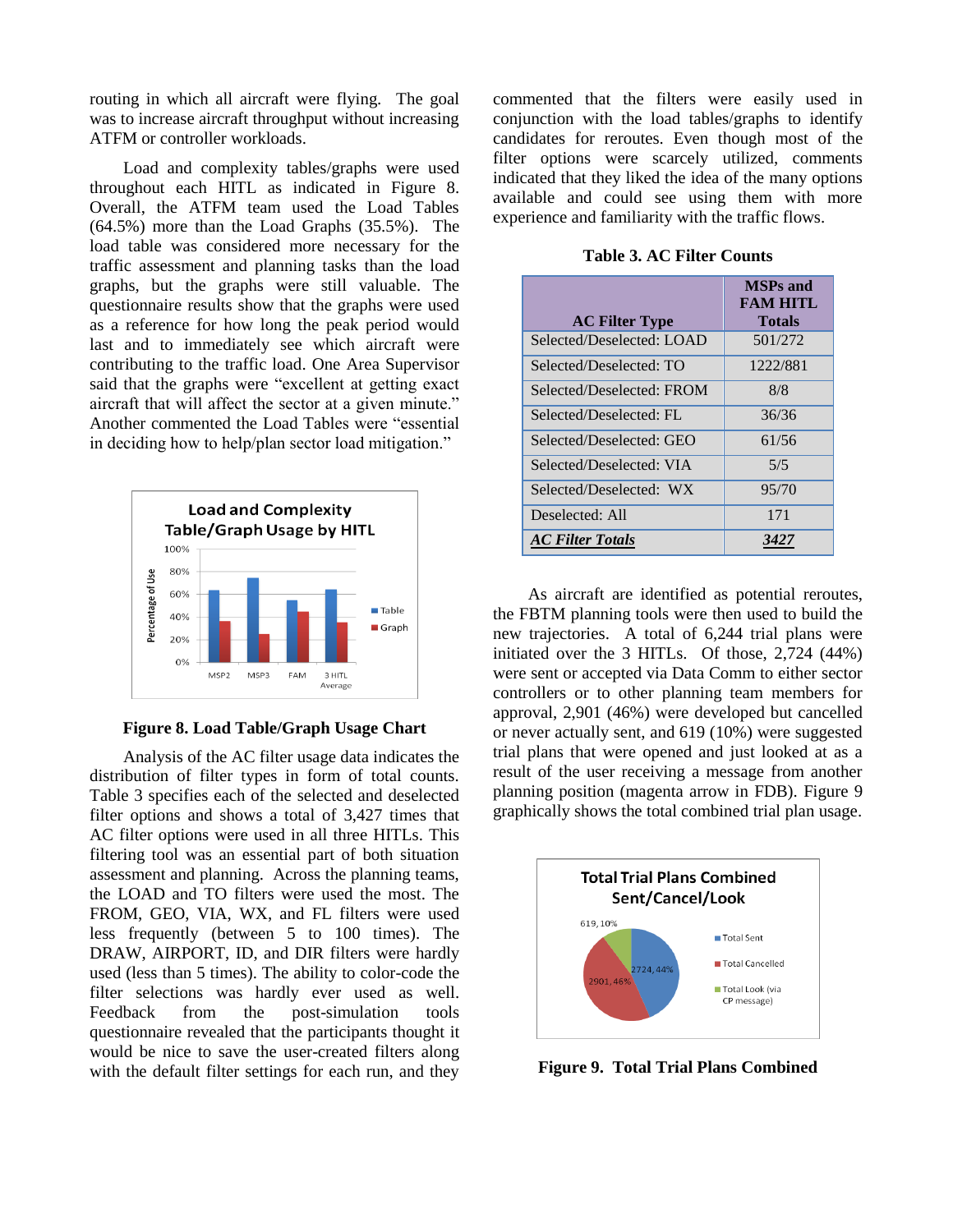The planning teams utilized the trial plan tool to not only build new trajectory resolutions but to give themselves more situational awareness. They would open many trial plans just to "assess" impacts before they actually implemented them, thus, the reason for so many cancelled plans.

[Figure 10](#page-9-0) shows the breakdown of those 6,244 trial plans by their usage types. There are a variety of ways for a planner to build or start a trial plan. (See [Table 2](#page-6-0) for each method.) The following data will show how the planners actually used the trial plan options. [Figure 10](#page-9-0) shows the percent of actual trial plan usage broken down by the various trial plan usage options. Typing TT or clicking on the FDB trial plan portal arrow (50%, 3,130 times) was the most used way of opening a trial plan across all three HITLs. The multi-aircraft trial plan feature (FF) was the second most used method of opening a trial plan. The FF feature data tell how many times it was used and how many aircraft were involved. For example, FF was used for 34% of all trial plans, 539 times, encompassing 2,119 aircraft (n=539, 2,119 aircraft). The third most used method of opening a trial plan was typing TA (9%, 577 times), typing TR for specific route trial planning (7%, 406 times) was used the least.



**Figure 10. Trial Plan Usage by Type**

<span id="page-9-0"></span>Comments regarding the FF group trial planning were mostly positive; "great tool to validate all reroutes at once, [I was] able to move multiple aircraft and get immediate feedback on what they were doing to the traffic and the traffic around them, loved the FF function because of the increase in working speed it enabled". On the down side the FF

feature was a great function but it was sometimes hard to use. There were too many misses when trying to select an aircraft to be grouped, picking up underlying aircraft when trying to enter a route, and it was to easy to mistype an element and ruin the whole group selection.

Post-simulation tool questionnaire feedback on the general trial plan features (TT or arrow portal) were very positive. The planners used the general trial planning quite often to explore the different routes that could be beneficial to aircraft and sector operations, the feasibility of particular reroutes was established very quickly and it gave a great picture of what those changes would look like and a simple way to tweak the routes to make them work. One user thought it was a great feature but a little too cumbersome to use at times.

Subjective comments on altitude trial planning were that it worked best for closer timeframe solutions as it was very quick and easy to do, and that it was nice to see impact on the customer as well as any conflicts that might occur. The planners liked the practicality of descending aircraft all the way down to low flight levels without having to do all the coordination. However the impact on the lower sectors was not immedialty felt and they wondered about the feasibility of making so many low altitude changes. Other suggestions included when the trial plan altitude was in conflict it was hard to see the other aircrafts altitude, and that the altitude list should show what altitudes are clear and what altitudes would have conflicts.

The route trial planning, TR, was used differently among the planning participants and the comments also reflect those differences. One planner relied heavily on TR to support their plans and solutions, while another used it mostly to see the impact of route changes to other sectors. Also, the third planner mostly used it to move multiple aircraft and get immediate feedback on what they were doing to their traffic and to the trafffic around them. While the fourth planner said that TR is maybe the best tool but the hardest to use. Doing several trial routes and moving the route on some but not all was difficult. Also, when selecting a point on the DSR for the new route, the flight ID of an aircraft underneath or near that point would appear and then have to be deleted.

Coordination planning tools were a very important aspect of all three HITLs as well as to the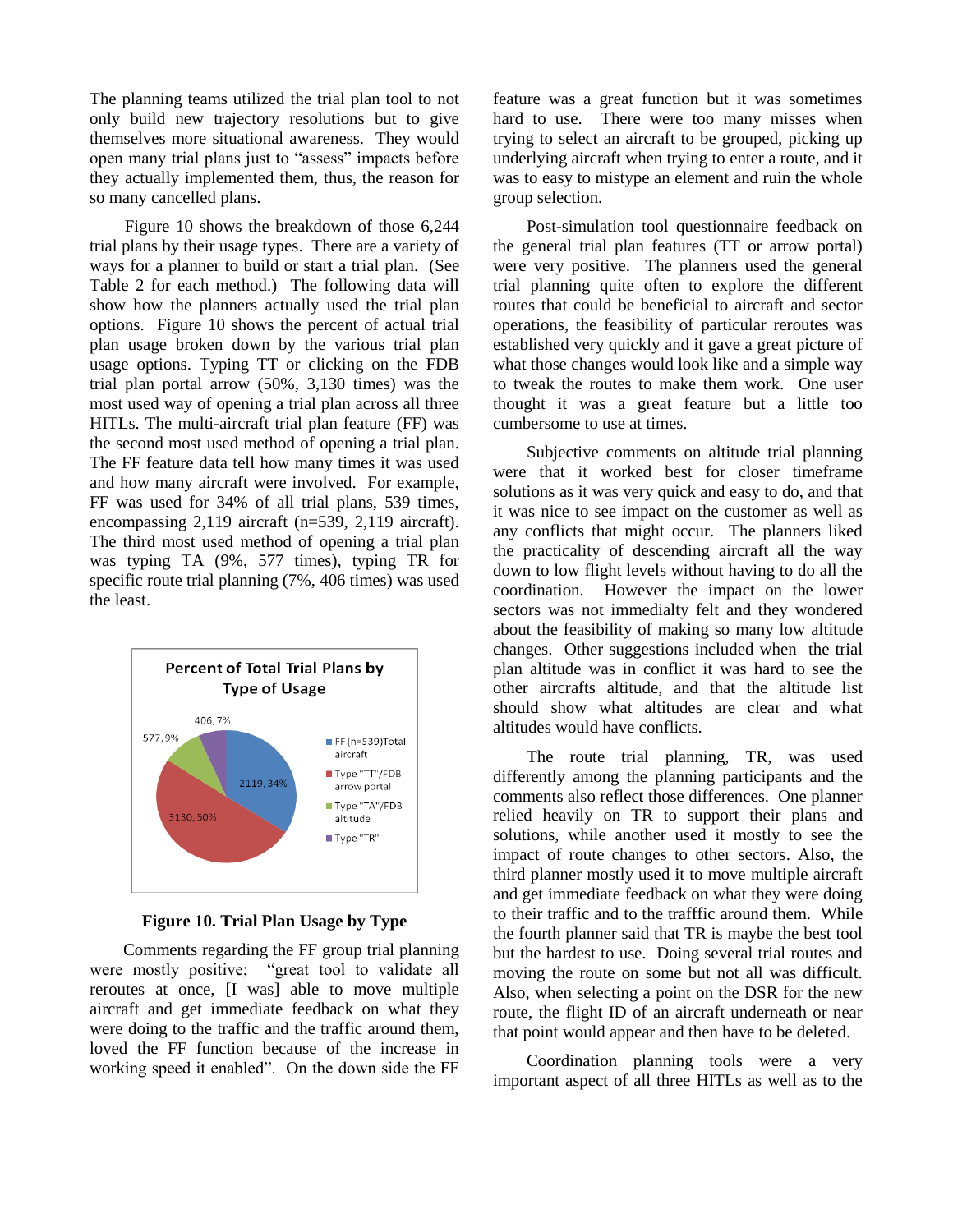future success of NextGen implementation. Although voice communications, both one-to-one and one-to-many (conference calls) were required for all simulations, only the ground-to-ground and ground-to-air Data Comm usage will be addressed here.<sup>2</sup> [Figure 11](#page-10-0) shows the total number of Data Comm types utilized in each HITL.



#### <span id="page-10-0"></span>**Figure 11. Total Data Comm Usage by HITL**

The UC command uplinks trajectories straight to the aircraft and is usually only used by the radar controllers who have track control of that aircraft. Only 66 UCs were issued across all three HITLs by the Area Supervisors and TMCs as they were only allowed to issue UC clearances when the first trajectory modification point was at least 30 minutes away. The planning team used the CC message to send their coordinated trial plan clearances directly to the radar controller who has current track control on the aircraft being moved. During the simulations the planning teams sent 1,620 coordinated clearance messages for reroutes or altitude changes to the tactical controller positions. The planning team used the CP message to send a trial plan suggestion or boundary change solution to other members of the team to get the coordinated plan approved. During the simulations the planning team members sent 1,555 planned trajectory changes to other team members.

In conjunction with all the other FBTM tools, Data Comm was considered a required feature by all the participants. All participants liked the ability to UC a clearance directly to an aircraft, given that there

l

were operational rules that would need to be defined. The CC and CP capability were deemed necessary to enact ATFM actions amongst all team members and then to be able to send those new trajectory changes straight to the radar controller for implementation was a big advantage over today's operational procedures.

#### *Trajectory Assessment and Modification Tools Usefulness and Usability Data*

In order to support the usage data, postsimulation tools questionnaires were given to each of the 14 ATFM TMCs and Area Supervisors to determine if a specific tool was viable in accomplishing the goals of the simulations. Usefulness and usability data were collected for each FBTM tool. The ratings scale for all useful and usable questions was from 1 to 6 with 1 being Not Very Useful/Usable and 6 being Very Useful/Usable. Results indicate very high useful and usable ratings. See [Figure 12](#page-11-0) for a complete overview of the data across all three HITLs for the situation assessment tools, trajectory planning tool, and communication and coordination tool sets.

The Load table/graphs were relied on heavily to plan new aircraft routes and decrease sector loads. The table and graphs were rated as very useful and usable for both the situation assessment and planning tasks. One TMC said that the load information was the "bread and butter of working these scenarios" and that it was used constantly for cross-checking any traffic reroutes and boundary changes. Another mentioned that the complexity and load information allowed him to make "decisions not just on the peaks, but the available room in the less busy sectors for possible reroutes".

The AC Filters were rated very useful and usable by all participants. In their comments, Area Supervisor and TMC participants indicated that the filter tool made it easier to provide service for equipage. By filtering out the equipped aircraft and displaying only the unequipped aircraft, participants were able to focus their initial attempts at managing sector complexity on traffic initiatives that only affected the unequipped aircraft, leaving the equipped to remain on their original trajectories. Overall, the AC filters were well accepted and necessary for both situational assessments and trajectory planning opportunities.

 $2$  References 16 and 18 give full communication overviews of MSP and FAM HITLs.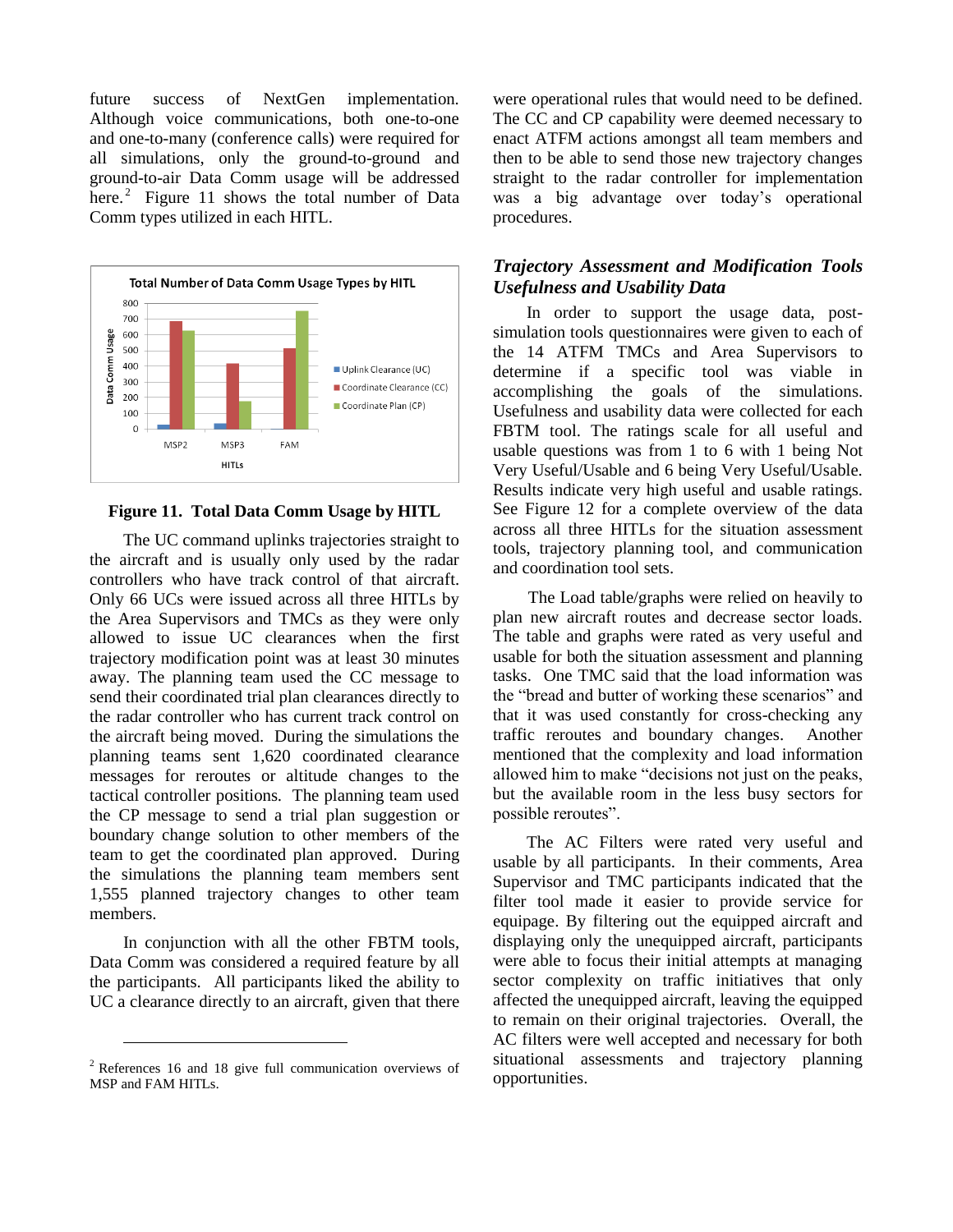

**Figure 12. Traffic Assessment and Monitoring Tools Usefulness and Usability Data**

<span id="page-11-0"></span>The TSD was given a fairly low usefulness and usability ratings by all participants as expected. The full functionality of a fielded TSD was not available and therefore the TSD was provided for information purposes only. The DSR, however, was a highly used tool for trajectory planning and given a high useful and usable rating. Again, the DSR was the primary interface used to view all the traffic and to perform the trial plan re-routing functions. The DSR was essential in conjunction with the load tables, load graphs, and the AC filter to determine if action was needed, and then to identify the appropriate solution. The biggest problem reported with the DSR was the inadvertent picking of underlying or nearby aircraft (target symbols) when trying to click on a route or trial plan portal.

The post-simulation feedback on the trial planning features was mostly positive. The FF (group trial planning) was the second most used trial plan method and TR (specific route trial plans) was the least used. However both were rated highly useful and usable. Even though TT (general trial plan/FDB arrow portal) was rated highly useful and was the most used method of opening a trial plan, it was given a relatively low usability rating. Participants commented that it was sometimes hard to pick the arrow portal on the DSR without getting an underlying FDB making the task more difficult. The TA (altitude trial planning) method was given a higher rating on the usability scale than the usefulness one. Again, feedback suggested that it was easy to use altitude trial planning but that in the case of the long term planning of the TMCs and the controller interaction of the Area Supervisors, altitude is used mostly for controller interaction and more tactical maneuvers, therefore not as useful to the more strategic planning team members.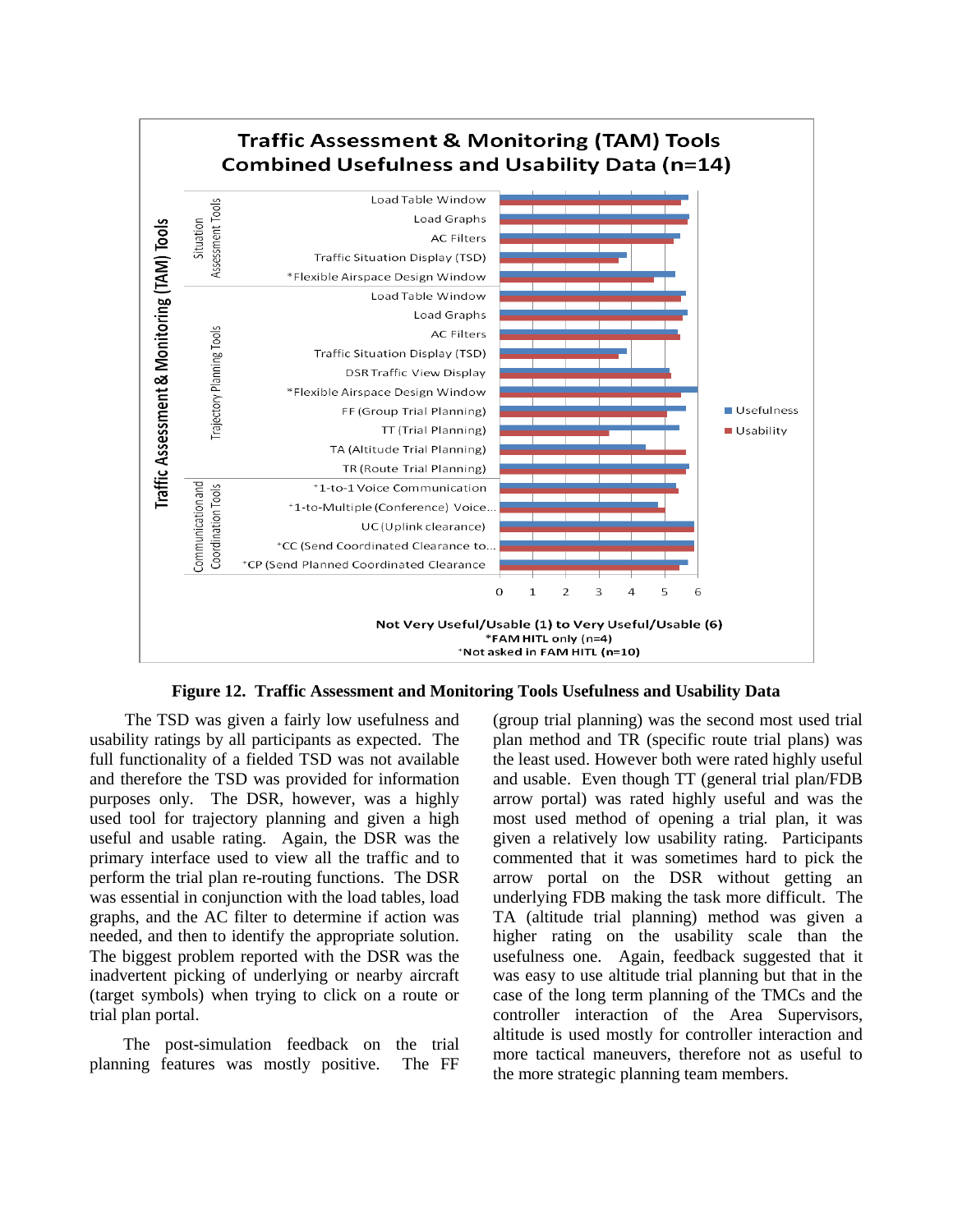Looking at the FAM HITL, and considering that the flexible airspace design window was a first prototype of its kind, the usefulness and usability ratings were quite high. Comments on the boundary editing procedure ranged from "Very easy to understand and highly interactive" and "Good tool, usable", to "[the process] should have been more streamlined, I didn't feel I should have to jump from one box to another and that it felt [like] more of a natural progression". One Supervisor commented that "like most things and ideas, to see them in practice or to work with the tools, provides better comfort and understanding… basically, once we started to use the tools, the better I felt about it, and yes, I like it". Communicating to all the parties involved is a big process for not only FAM boundary change concepts but for all potential aircraft trajectory change solutions.

When trajectory plans or boundary edits were created on one planning position they could be sent to other positions using verbal and non-verbal communication. [Figure 12](#page-11-0) also details the planner team ratings on usefulness and usability regarding the means of communication. The communication mechanisms were rated mostly positive for both voice and data. Suggestions for improving particularly the exchange and bookkeeping of the (CP) plans between planner positions were made. The communication of trajectories (CCs) to the tactical controller positions was rated mostly useful and usable from the planner positions, while feedback from the sector controllers indicated that some additional explanations and/or annotations would improve the overall communication path.

## **Discussion**

Collaborative FBTM tools were designed and developed to achieve the overarching goal of integrating core, NextGen components. Situational awareness tools, along with fast and accurate trajectory modification implementation and coordination tools can go a long way towards achieving a system with TBO and CATM capabilities. The usefulness and usability of these tools across all three HITL studies demonstrates how integrated ground systems can support important genres of the NextGen.

By providing common situation assessment and trajectory planning tools to all players in the ATFM team, the FBTM tools provide powerful mechanisms to identify problem areas and allow, informed coordinated decisions to quickly develop. When operators have the same equipment and the same aircraft intent data they have a better, more common understanding of each team member's constraints and a common understanding of the goals. ADS-B technologies in conjunction with air-to-air and air-toground Data Comm will provide the ground systems with improved aircraft intent data needed to continue accurate TBO operations.

Ideally, incorporating FBTM tool-sets into current air traffic operations will lead to a more flexible TBO environment and a more stable CATM solution. These three HITLs and the FBTM tools applied were designed to assess and manage traffic congestion and complexity with most aircraft on user preferred trajectories.

A closer look at the subjective feedback and actual usage data from the operators sheds additional light on interesting aspects of the new tool set. An important goal of these simulations was to evaluate replacing or augmenting a purely traffic count based sector load assessment with complexity parameters. Utilizing the complexity factors instead of straight sector counts allows for more flexibility and increased traffic throughput within ATFM operations.

Flexibility of airspace design and procedures is another important component of NextGen solution sets. The FAM HITL utilizing all the underlying FBTM tools was successful in reducing airspace complexity and increasing aircraft throughput while maintaining a normal level of workload for the controllers. The MSP HITLs followed along the same lines and also demonstrated the feasibility of FBTM tools working in a mixed equipage environment.

# **Conclusion**

NextGen solutions will have to be integrated with each other. As the FAA's NextGen plan and SESAR move from currently controlled airspace with radar-based air traffic control systems to a more managed airspace with satellite-based systems they will have to quickly leverage and expand on current technologies and implement new automated decision support tools to create a ground based system that can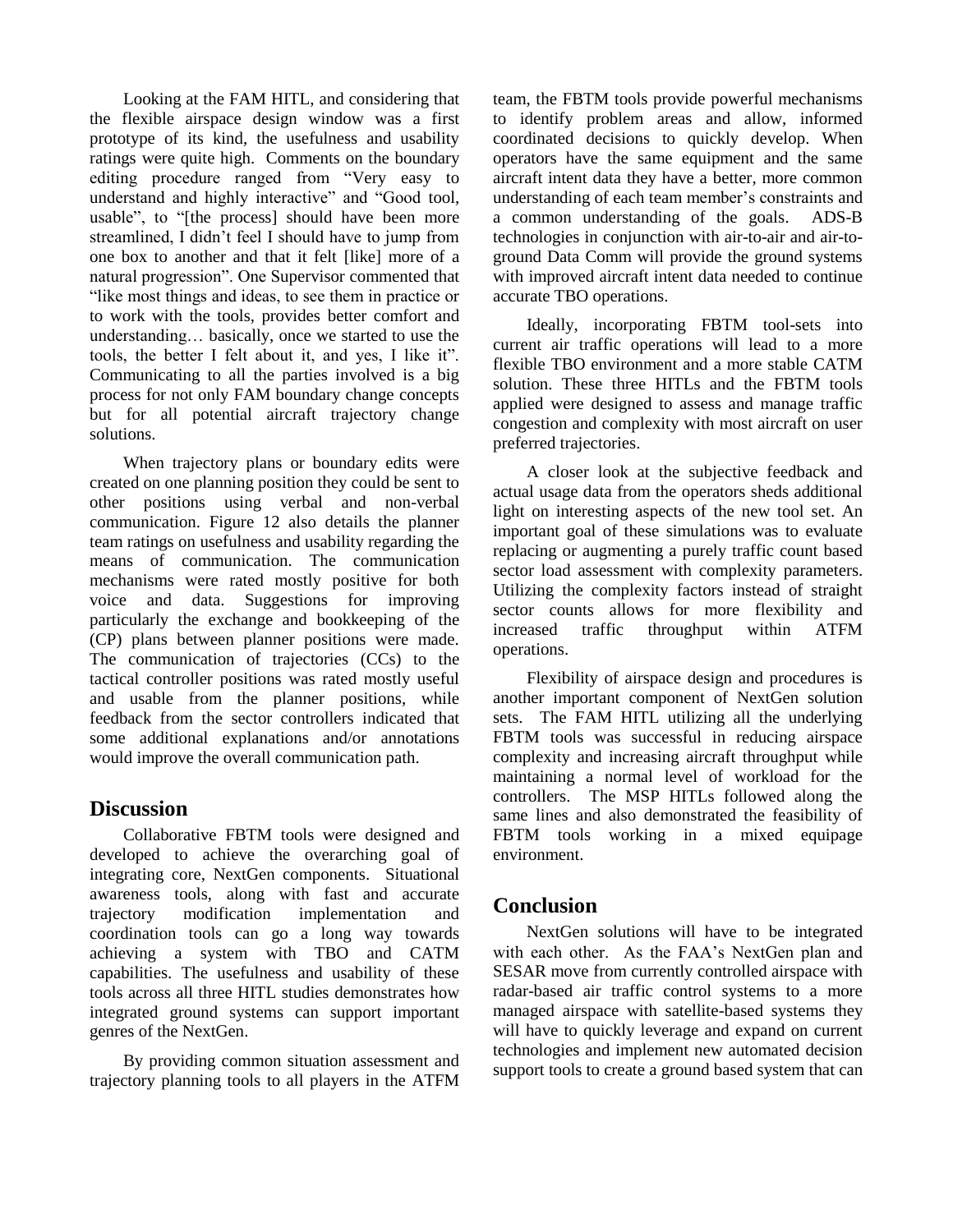work with the advanced aircraft technologies such as ADS-B, performance-based trajectory navigation, air-to-air and air-to-ground Data Comm. FBTM tools such as those developed in the AOL at NASA Ames and tested successfully across different NextGen operational environments can support a more advanced, efficient, safe and flexible air traffic control system.

### **References**

- [1] Federal Aviaition Administration, 2011, FAA Aerospace Forecast Fiscal Years 2011-2031, Washington, D.C.
- [2] Federal Aviaiton Administration, March 2011, NextGen Implementation Plan. Washington, DC. [www.faa.gov/nextgen.](http://www.faa.gov/nextgen)
- [3] Federal Aviaiton Administration, 2010, National Airspace and Procedures Plan. Washington, DC. [www.faa.gov/nextgen/media/NAPPecopy.pdf](http://www.faa.gov/nextgen/media/NAPPecopy.pdf)
- [4] SESAR Joint Undertaking, July 2010, ATM Master Plan Update Working Group Report. Edition 1.1 www.atmmasterplan.eu/http://prismeoas.atmmasterplan.eu/atmmasterplan/faces/public /ur/change\_history.jspx
- [5] Prevot, T., P. Lee, T. Callantine, J. Mercer, J. Homola, N. Smith, et al., 2010, "Human-in-theloop evaluation of NextGen concepts in the Airspace Operations Laboratory," AIAA-2010- 7609 AIAA Modeling and Simulation Technologies Conference, Toronto, Ontario.
- [6] Prevot, T., 2009, NextGen Technologies for Mid-Term and Far-Term Air Traffic Control Operations. 28th Digital Avionics Systems Conference, Orlando FL.
- [7] Prevot, T., C. Brasil, M. Mainini, 2010, Multi-Sector Planning Tools for Trajectory-Based Operations, 10th AIAA Aviation Technology, Integration, and Operations (ATIO) Conference, September 13-15, Fort Worth TX.
- [8] Smith, N., P. Lee, T. Prevot, C. Brasil, J. Homola, A. Kessell, H. Lee., M. Mainini, J. Mercer, 2010, A Human-in-the-Loop Investigation of Multi-Sector Planning Operations for the NextGen Mid-Term, submitted to the 10th AIAA Aviation

Technology, Integration, and Operations (ATIO) Conference, September 13-15, Fort Worth TX.

- [9] NASA, 2010, Multi Sector Planner Experiment (II) Air Traffic Control and Management Tools Airspace Operations Laboratory Report to FAA, NASA Ames Research Center, Moffett Field, CA.
- [10] NASA, 2011, Mulit Sector Planning Mixed Equippage Experiment (III): Air Traffic Control and Management Tools for Mixed Equipage , Addendum to "Multi Sector Planner Experiment (II) Air Traffic Control and Management Tools". Airspace Operations Laboratory Report to FAA, NASA Ames Research Center, Moffett Field, CA.
- [11] Smith, N., T. Prevot, C. Brasil, J. Homola, A. Kessell, H. Lee, P. Lee, M. Mainini, J. Mercer, 2011, A Human-in-the-Loop Evaluation of Flow-Based Trajectory Manangement in Mixed Equipage Airspace. Presented at the Ninth USA/Europe Air Traffic Management Research and Development Seminar (ATM2011), Berlin, Germany.
- [12] Homola, J., P. Lee, C. Brasil, H. Lee, and M. Mainini, 2011, Human-in-the-Loop Investigation of Airspace Design. Presented at AIAA Guidance, Navigation, and Control Conference, Portland, Oregon.
- [13] Homola, J., P. Lee, C. Brasil, H. Lee, M. Mainini, and T. Prevot, 2011, Decision Support Tools for Flexible Airspace Management. Submitted to  $11<sup>th</sup>$  AIAA Aviation Technology, Integration, and Operations (ATIO) Conference. Virginia Beach, VA.
- [14] Lee, P.U., C. Brasil, J. Homola, A. Kessell, H. Lee, M. Mainini, N. Smith, and T. Prevot, 2011, Benefits and Feasibility of the Flexible Airspace Management Concept: A Human-inthe-loop Evaluation of Roles, Procedures, and Tools. Presented at Ninth USA/Europe Air Traffic Management Research and Development Seminar (ATM2011), Berlin, Germany.
- [15] Lee, P. U., K. Bender, D. Pagan, and K. Carr, 2011, Identifying Functional Requirements for Flexible Airspace Management Concept using Human-in-the-loop Simulations. Submitted to 30<sup>th</sup> Digital Avionics Systems Conference, Seattle, WA.